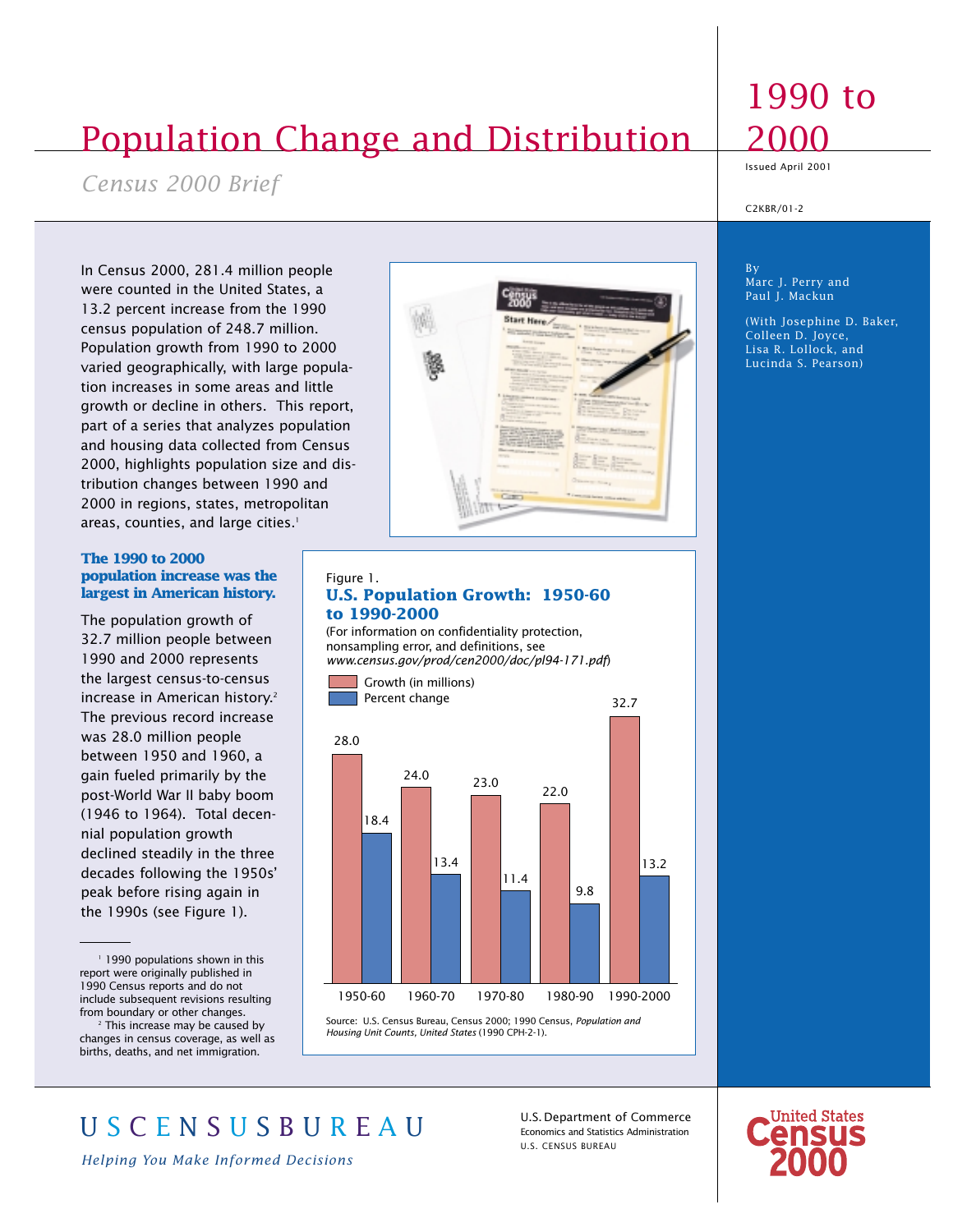In percentage terms, the population increase of 13.2 percent for the 1990s was higher than the growth rates of 9.8 percent for the 1980s and 11.4 percent for the 1970s. The 1990s growth rate was similar to the 13.4 percent growth in the 1960s and was well below the 18.4 percent growth for the 1950s.

## **West grew fastest in the 1990s; South reached 100 million.**

Population growth varied significantly by region in the 1990s, with higher rates in the West (19.7 percent) and South (17.3 percent) and much lower rates in the Midwest (7.9 percent) and Northeast (5.5 percent).3 The West increased by 10.4 million to reach 63.2 million people, while the South grew by 14.8 million to a population of 100.2 million people. The Midwest gained 4.7 million to reach 64.4 million people, and the Northeast's increase of 2.8 million brought it to 53.6 million people.

Because of differences in growth rates, the regional shares of the total population have shifted considerably in recent decades. Between 1950 and 2000, the South's share of the population increased from 31 to 36 percent and the West increased from 13 to 22 percent. Meanwhile, despite overall population growth in each of the past five decades, the Midwest's share of total population fell from 29 to 23 percent and the

#### Table 1. **U.S. Population Change for Regions, States, and Puerto Rico: 1990 to 2000**

(For information on confidentiality protection, nonsampling error, and definitions, see www.census.gov/prod/cen2000/doc/pl94-171.pdf)

|                                                                | Population              |                         | Change, 1990 to 2000   |                |  |
|----------------------------------------------------------------|-------------------------|-------------------------|------------------------|----------------|--|
| Area                                                           | April 1, 1990           | April 1, 2000           | Number                 | Percent        |  |
| United States                                                  | 248,709,873             | 281,421,906             | 32,712,033             | 13.2           |  |
| Region                                                         |                         |                         |                        |                |  |
| Northeast                                                      | 50,809,229              | 53,594,378              | 2,785,149              | 5.5            |  |
| Midwest                                                        | 59,668,632              | 64,392,776              | 4,724,144              | 7.9            |  |
|                                                                | 85,445,930              | 100,236,820             | 14,790,890             | 17.3           |  |
| West. $\ldots$ .                                               | 52,786,082              | 63,197,932              | 10,411,850             | 19.7           |  |
| <b>State</b>                                                   |                         |                         |                        |                |  |
| Alabama                                                        | 4,040,587               | 4,447,100               | 406,513                | 10.1           |  |
|                                                                | 550,043                 | 626,932                 | 76,889                 | 14.0           |  |
| Arizona.                                                       | 3,665,228               | 5,130,632               | 1,465,404              | 40.0           |  |
| Arkansas                                                       | 2,350,725               | 2,673,400               | 322,675                | 13.7           |  |
| California                                                     | 29,760,021              | 33,871,648              | 4,111,627              | 13.8           |  |
| Colorado                                                       | 3,294,394               | 4,301,261               | 1,006,867              | 30.6           |  |
| Connecticut                                                    | 3,287,116               | 3,405,565               | 118,449                | 3.6            |  |
| Delaware<br>District of Columbia                               | 666,168<br>606,900      | 783,600                 | 117,432                | 17.6<br>$-5.7$ |  |
|                                                                | 12,937,926              | 572,059<br>15,982,378   | $-34,841$<br>3,044,452 | 23.5           |  |
|                                                                |                         |                         |                        |                |  |
| Georgia                                                        | 6,478,216               | 8,186,453               | 1,708,237              | 26.4           |  |
| Hawaii                                                         | 1,108,229               | 1,211,537               | 103,308                | 9.3            |  |
|                                                                | 1,006,749               | 1,293,953               | 287,204                | 28.5           |  |
| Indiana                                                        | 11,430,602<br>5,544,159 | 12,419,293<br>6,080,485 | 988,691<br>536,326     | 8.6<br>9.7     |  |
| lowa                                                           | 2,776,755               | 2,926,324               | 149,569                | 5.4            |  |
| Kansas                                                         | 2,477,574               | 2,688,418               | 210,844                | 8.5            |  |
| Kentucky                                                       | 3,685,296               | 4,041,769               | 356,473                | 9.7            |  |
| Louisiana                                                      | 4,219,973               | 4,468,976               | 249,003                | 5.9            |  |
| Maine                                                          | 1,227,928               | 1,274,923               | 46,995                 | 3.8            |  |
| Maryland                                                       | 4,781,468               | 5,296,486               | 515,018                | 10.8           |  |
| Massachusetts                                                  | 6,016,425               | 6,349,097               | 332,672                | 5.5            |  |
|                                                                | 9,295,297               | 9,938,444               | 643,147                | 6.9            |  |
| Minnesota                                                      | 4,375,099               | 4,919,479               | 544,380                | 12.4           |  |
| Mississippi                                                    | 2,573,216               | 2,844,658               | 271,442                | 10.5           |  |
| Missouri                                                       | 5,117,073               | 5,595,211               | 478,138                | 9.3            |  |
| Montana                                                        | 799,065                 | 902,195                 | 103,130                | 12.9           |  |
| Nebraska                                                       | 1,578,385               | 1,711,263               | 132,878                | 8.4            |  |
| Nevada                                                         | 1,201,833               | 1,998,257               | 796,424                | 66.3           |  |
| New Hampshire                                                  | 1,109,252               | 1,235,786               | 126,534                | 11.4           |  |
| New Jersey                                                     | 7,730,188               | 8,414,350               | 684,162                | 8.9            |  |
| New Mexico                                                     | 1,515,069               | 1,819,046               | 303,977                | 20.1           |  |
| New York                                                       | 17,990,455              | 18,976,457              | 986,002                | $5.5\,$        |  |
| North Carolina                                                 | 6,628,637               | 8,049,313               | 1,420,676              | 21.4           |  |
| North Dakota                                                   | 638,800                 | 642,200                 | 3,400                  | 0.5            |  |
| Ohio<br>Oklahoma.                                              | 10,847,115<br>3,145,585 | 11,353,140              | 506,025                | 4.7<br>9.7     |  |
|                                                                | 2,842,321               | 3,450,654               | 305,069<br>579,078     | 20.4           |  |
| $O$ regon $\ldots \ldots \ldots \ldots \ldots$<br>Pennsylvania | 11,881,643              | 3,421,399<br>12,281,054 | 399,411                | 3.4            |  |
| Rhode Island                                                   | 1,003,464               | 1,048,319               | 44,855                 | 4.5            |  |
| South Carolina                                                 |                         |                         | 525,309                | 15.1           |  |
| South Dakota                                                   | 3,486,703<br>696,004    | 4,012,012<br>754,844    | 58,840                 | 8.5            |  |
| Tennessee                                                      | 4,877,185               | 5,689,283               | 812,098                | 16.7           |  |
| Texas                                                          | 16,986,510              | 20,851,820              | 3,865,310              | 22.8           |  |
| Utah                                                           | 1,722,850               | 2,233,169               | 510,319                | 29.6           |  |
| $Vermont$                                                      | 562,758                 | 608,827                 | 46,069                 | 8.2            |  |
| Virginia                                                       | 6,187,358               | 7,078,515               | 891,157                | 14.4           |  |
| Washington                                                     | 4,866,692               | 5,894,121               | 1,027,429              | 21.1           |  |
| West Virginia                                                  | 1,793,477               | 1,808,344               | 14,867                 | 0.8            |  |
| Wisconsin                                                      | 4,891,769               | 5,363,675               | 471,906                | 9.6            |  |
| Wyoming $\ldots \ldots \ldots \ldots \ldots$                   | 453,588                 | 493,782                 | 40,194                 | 8.9            |  |
| Puerto Rico                                                    | 3,522,037               | 3,808,610               | 286,573                | 8.1            |  |

Source: U.S. Census Bureau, Census 2000; 1990 Census, Population and Housing Unit Counts, United States (1990 CPH-2-1).

<sup>&</sup>lt;sup>3</sup> The Northeast region includes Connecticut, Maine, Massachusetts, New Hampshire, New Jersey, New York, Pennsylvania, Rhode Island, and Vermont. The Midwest includes Illinois, Indiana, Iowa, Kansas, Michigan, Minnesota, Missouri, Nebraska, North Dakota, Ohio, South Dakota, and Wisconsin. The South includes Alabama, Arkansas, Delaware, the District of Columbia, Florida, Georgia, Kentucky, Louisiana, Maryland, Mississippi, North Carolina, Oklahoma, South Carolina, Tennessee, Texas, Virginia, and West Virginia. The West includes Alaska, Arizona, California, Colorado, Hawaii, Idaho, Montana, Nevada, New Mexico, Oregon, Utah, Washington, and Wyoming.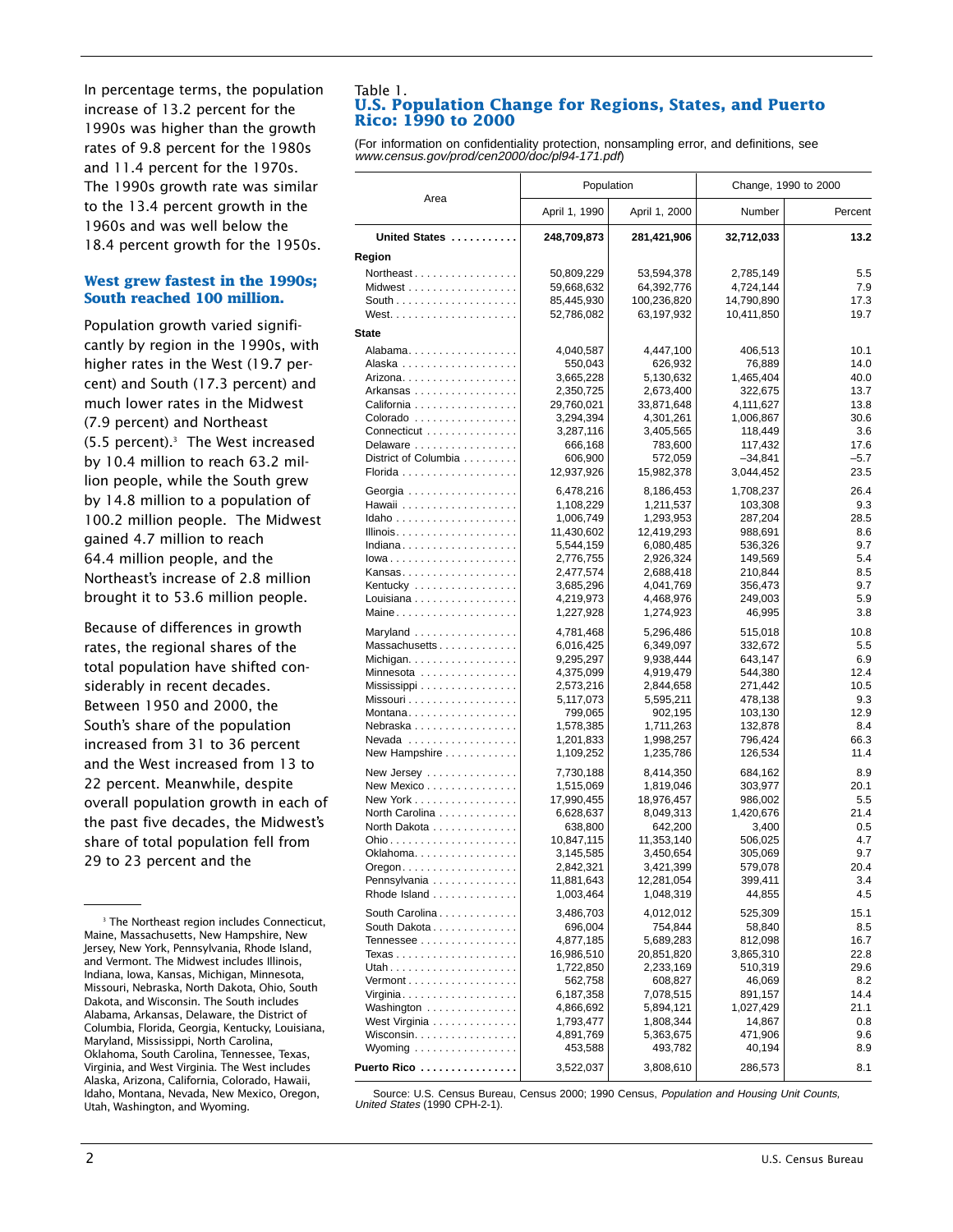Northeast's proportion declined from 26 to 19 percent.

## **Every state grew; Nevada's rate was fastest.**

State population growth for the 1990s ranged from a high of 66 percent in Nevada to a low of 0.5 percent in North Dakota (see Table 1). This decade was the only one in the 20th Century in which all states gained population. Following Nevada, the fastest growing states were Arizona (40 percent), Colorado (31 percent), Utah (30 percent), and Idaho (29 percent). Following North Dakota, the slowest growing states were West Virginia (0.8 percent), Pennsylvania (3.4 percent), Connecticut (3.6 percent), and Maine (3.8 percent). Puerto Rico's population grew by 8.1 percent to reach 3.8 million, while the District of Columbia declined by 5.7 percent.

California had the largest population increase during the 1990s, adding 4.1 million people to its population. Texas (up 3.9 million), Florida (3.0 million), Georgia (1.7 million), and Arizona (1.5 million) rounded out the top five largest gaining states.

Within the Northeast, New Hampshire grew fastest for the fourth straight decade — up 11 percent since 1990. New York and New Jersey gained the most population, increasing by 986,000 and 684,000 respectively. In the Midwest, Minnesota was the fastest growing state for the third straight decade, growing by 12 percent since 1990. Illinois (up 989,000) and Michigan (up 643,000) had the largest numerical increases.

While no state in the Midwest grew faster than the U.S. rate of 13.2 percent, several states in the region had their fastest growth rates in many decades. Nebraska's 8 percent increase and Iowa's 5 percent

increase were the highest growth rates for those states since their 1910 to 1920 increases of 9 percent and 8 percent, respectively. Missouri's 9 percent increase was its highest since a 16 percent increase from 1890 to 1900.

In the South, Georgia was the fastest growing state, up by 26 percent since 1990. This was Georgia's most rapid census-to-census population growth rate in the 20th Century, and the 1990s was the only decade in that century when Florida was not the South's fastest growing state.4 Texas (up 3.9 million) and Florida (up 3.0 million) had the largest numerical increases.

Growth in the West was led by Nevada, now the country's fastest growing state for each of the past four decades. Of the 13 states in the region, only Wyoming (8.9 percent), Hawaii (9.3 percent), and Montana (12.9 percent) grew slower than the U.S. rate of 13.2 percent.

## **The majority of Americans lived in the ten most populous states.**

The ten most populous states contained 54 percent of the population in 2000. California, with 33.9 million people, was the most populous one, accounting for 12 percent of the nation's population. The second and third most populous states — Texas, at 20.9 million people, and New York, at 19.0 million — together accounted for 14 percent of the U.S. population. The next seven most populous states — Florida, Illinois, Pennsylvania, Ohio, Michigan, New Jersey, and Georgia — contained an additional 28 percent of the population. The ten most populous states are distributed among all four regions: three each in the Northeast,

the Midwest, and the South, with one in the West.

The ten least populous states accounted for only 3 percent of the total population. Of the ten, three are in the Northeast (New Hampshire, Rhode Island, and Vermont), two in the Midwest (North Dakota and South Dakota), one in the South (Delaware) and four in the West (Hawaii, Montana, Alaska, and Wyoming).

## **Most counties grew, while some lost population.**

Figure 2 shows population growth between 1990 and 2000 for the country's 3,141 counties and equivalent areas. Some broad patterns are immediately evident. A band of counties that lost population — in some cases declining more than 10 percent – stretches across the Great Plains states from the Mexican border to the Canadian border. A second band of slow growth counties includes much of the interior Northeast and Appalachia, extending from Maine through western Pennsylvania and West Virginia to eastern Kentucky. Rapid population growth occurred in the interior West and much of the South — particularly in counties in Florida, northern Georgia, North Carolina, Tennessee, southwestern Missouri, and eastern, central, and southern Texas.

Figure 2 underscores the continued concentration of population growth both within and adjacent to metropolitan areas.<sup>5</sup> In Texas, for

<sup>4</sup> Washington, DC, treated as a state equivalent for statistical purposes, had a larger percent gain than Florida in the 1910s and 1930s.

<sup>&</sup>lt;sup>5</sup> This report uses the June 30, 1999, metropolitan areas as defined by the Office of Management and Budget for all 1990 and 2000 metropolitan area populations. All metropolitan areas in the text are either metropolitan statistical areas (MSAs) or consolidated metropolitan statistical areas (CMSAs). There are 276 metropolitan areas in the United States—258 MSAs and 18 CMSAs. In some cases, an abbreviated version of the full MSA or CMSA name was used in the text and tables.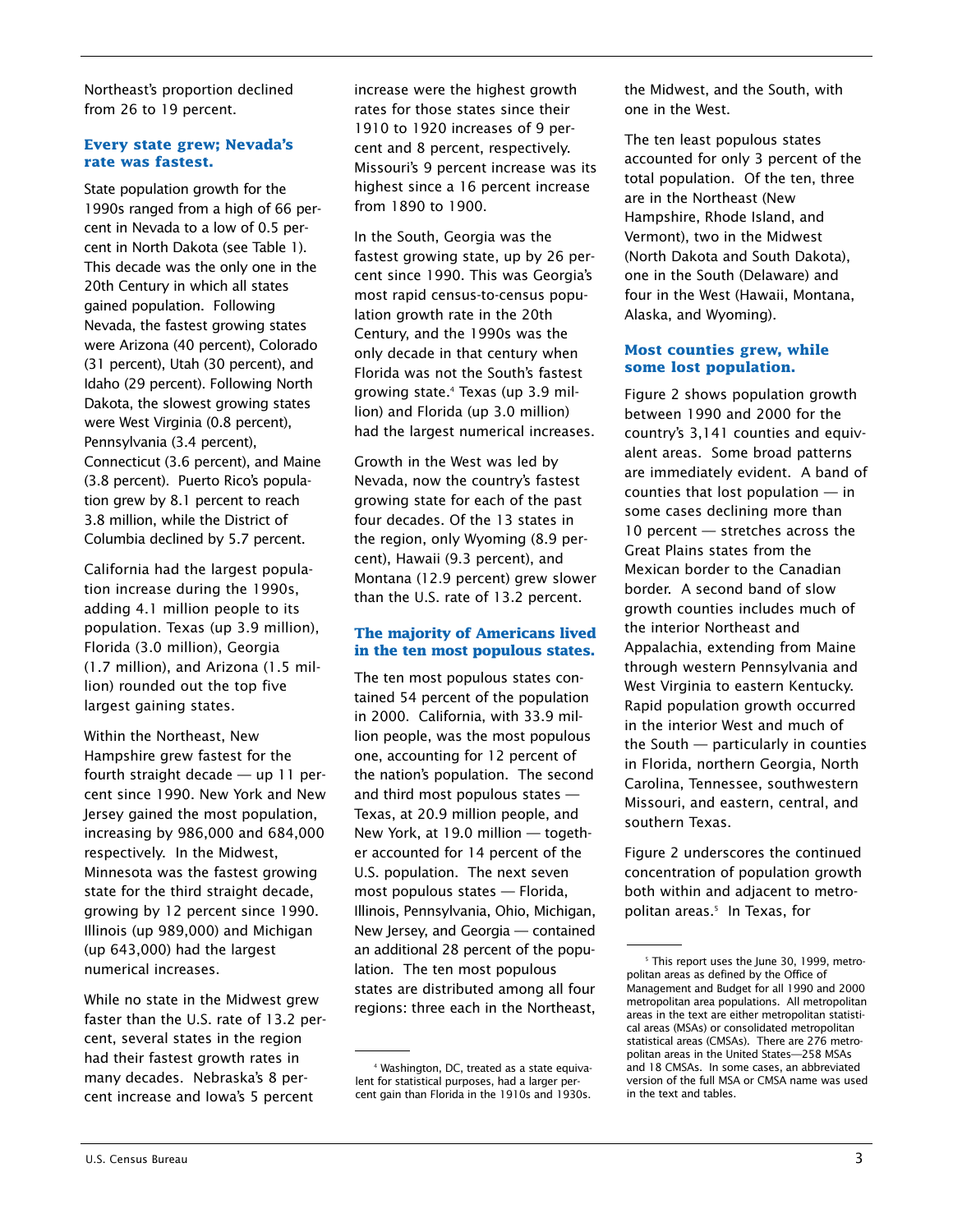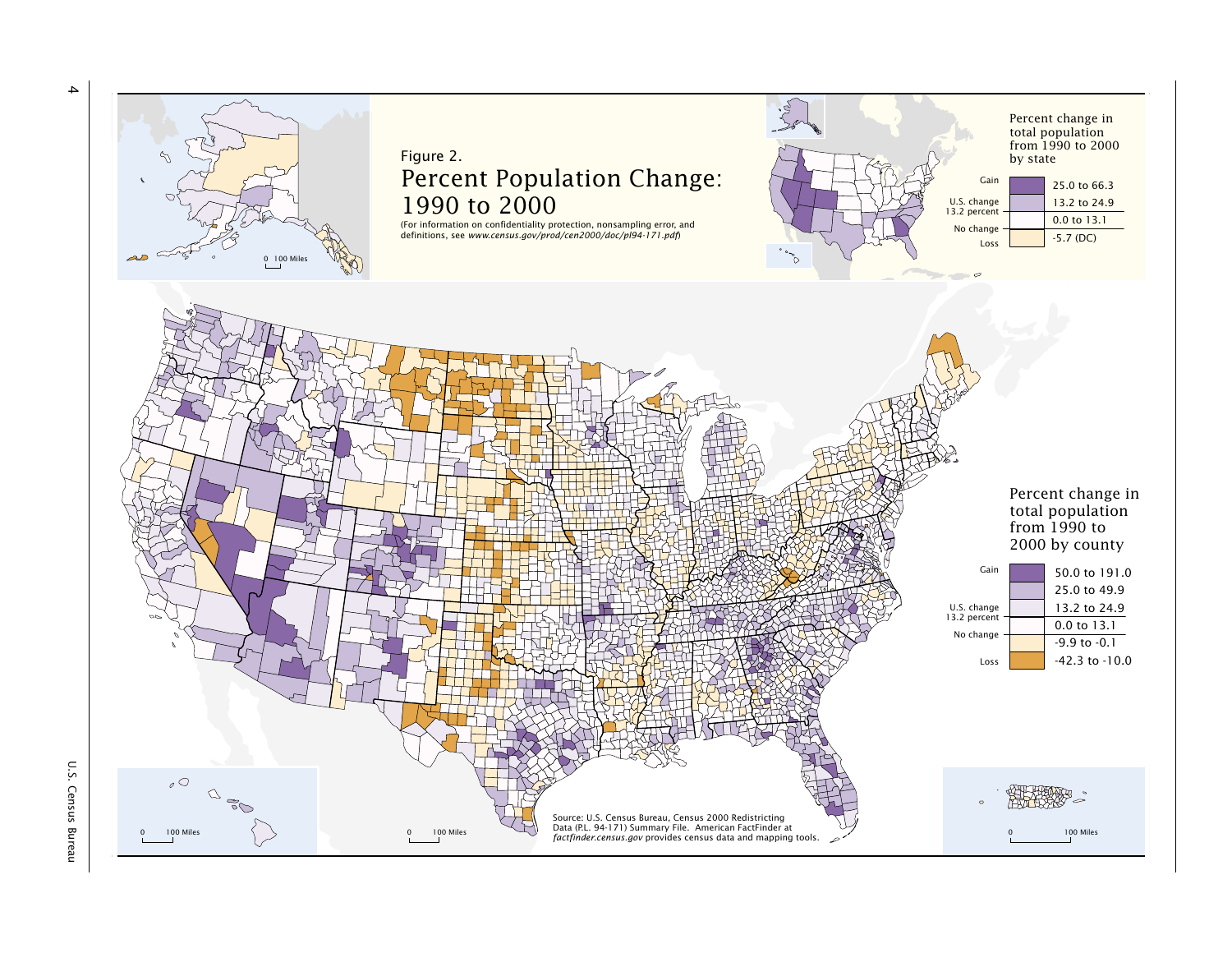#### Table 2. **Population Change and 2000 Share by Metropolitan Status and Size Category: 1990 to 2000**

(For information on confidentiality protection, nonsampling error, and definitions, see www.census.gov/prod/cen2000/doc/pl94-171.pdf)

| Population size category   | Population    |               | Percent<br>change,<br>1990 to 2000 | 2000<br>share of<br>U.S. total |
|----------------------------|---------------|---------------|------------------------------------|--------------------------------|
|                            | April 1, 1990 | April 1, 2000 |                                    |                                |
| United States              | 248,709,873   | 281,421,906   | 13.2                               | 100.0                          |
| Total for all metropolitan |               |               |                                    |                                |
| $areas$                    | 198,402,980   | 225.981.679   | 13.9                               | 80.3                           |
| $5,000,000$ or more        | 75,874,152    | 84,064,274    | 10.8                               | 29.9                           |
| $2.000.000 - 4.999.999$    | 33.717.876    | 40.398.283    | 19.8                               | 14.4                           |
| $1,000,000 - 1,999,999$    | 31,483,749    | 37,055,342    | 17.7                               | 13.2                           |
| $250,000 - 999,999$        | 39.871.391    | 45.076.105    | 13.1                               | 16.0                           |
| Less than $250,000$        | 17,455,812    | 19,387,675    | 11.1                               | 6.9                            |
| Total nonmetropolitan      | 50,306,893    | 55,440,227    | 10.2                               | 19.7                           |

Source: U.S. Census Bureau, Census 2000; 1990 Census, Population and Housing Unit Counts, United States (1990 CPH-2-1).

instance, the Dallas, Houston, Austin, and San Antonio metropolitan areas show up as pockets of fast population growth, while most of the nonmetropolitan counties in the state recorded either slow growth or population decline.

In the slow growing upper Midwest, the rapid growth of counties in the Sioux Falls, South Dakota and Minneapolis-St. Paul, Minnesota metropolitan areas stands in sharp contrast to the population declines that occurred in most of the region's other counties. The Minneapolis-St. Paul metropolitan area has a common growth pattern: slow expansion in the central county or counties and faster growth in outlying counties. In the South, the Atlanta, Georgia metropolitan area also shows this pattern, with a large group of fast growing, primarily outlying, counties surrounding two slower growing central counties.

Population growth also differed between counties bordering Canada and those counties bordering

Mexico.<sup>6</sup> Between 1990 and 2000. the counties on the Mexican border grew rapidly, up 21 percent. In contrast, the population on the Canadian border remained stable over the period, increasing just 0.8 percent, with many counties experiencing population decline. In 2000, 6.3 million Americans lived in counties that bordered Mexico, while 5.0 million resided in counties bordering Canada.

Growth differences between coastal and noncoastal counties are also evident in Figure 2, particularly in the West, where coastal counties grew more slowly than noncoastal ones.7 Nationwide, while some coastal counties grew rapidly in the 1990s, their overall growth rate of 11 percent was exceeded by that of noncoastal counties (up 15 percent). Over one half of all Americans (53 percent or 148.3 million people) lived in a coastal county in 2000.

Five counties more than doubled their populations during the 1990s.

Douglas County, Colorado (south of Denver) had the largest rate of population growth between 1990 and 2000, increasing by 191 percent. Following Douglas were Forsyth County, Georgia (north of Atlanta), up 123 percent; Elbert County, Colorado (southeast of Denver, adjacent to the metropolitan area), up 106 percent; Henry County, Georgia (east of Atlanta), 103 percent; and Park County, Colorado (southwest of Denver), up 102 percent.

## **Large metropolitan areas had strong growth in 1990s.**

In 2000, 80.3 percent of Americans (226.0 million people) lived in metropolitan areas, up slightly from 79.8 percent (198.4 million people) in 1990 (see Table 2). The population within metropolitan areas increased by 14 percent, while the nonmetropolitan population grew by 10 percent.

Almost one-third of Americans (30 percent) lived in metropolitan areas of at least 5.0 million people, while those with populations between 2.0 million and 5.0 million contained 14 percent of the population. Metropolitan areas with populations between 1.0 million and 2.0 million contained 13 percent of the population, while those with populations between 250,000 and 1.0 million and those with populations less than 250,000 contained 16 percent and 7 percent of the population, respectively.

Metropolitan areas with populations of 2.0 million to 5.0 million in 2000 grew the fastest, up 20 percent. The largest and smallest metropolitan area size categories, those with populations of 5.0 million or more and those with populations less than 250,000, each grew by about 11 percent.

<sup>6</sup> The United States-Mexico county-based border region includes 25 counties in Texas, New Mexico, Arizona, and California. The United States-Canada county-based border region includes 64 counties in Maine, New Hampshire, Vermont, New York, Michigan, Minnesota, North Dakota, Montana, Idaho, Washington, and Alaska.

<sup>7</sup> Coastal areas as defined by the U.S. National Oceanic and Atmospheric Agency, 1992. Covers 673 counties and equivalent areas with at least 15 percent of their land area either in a coastal watershed (drainage area) or in a coastal cataloging unit (a coastal area between watersheds).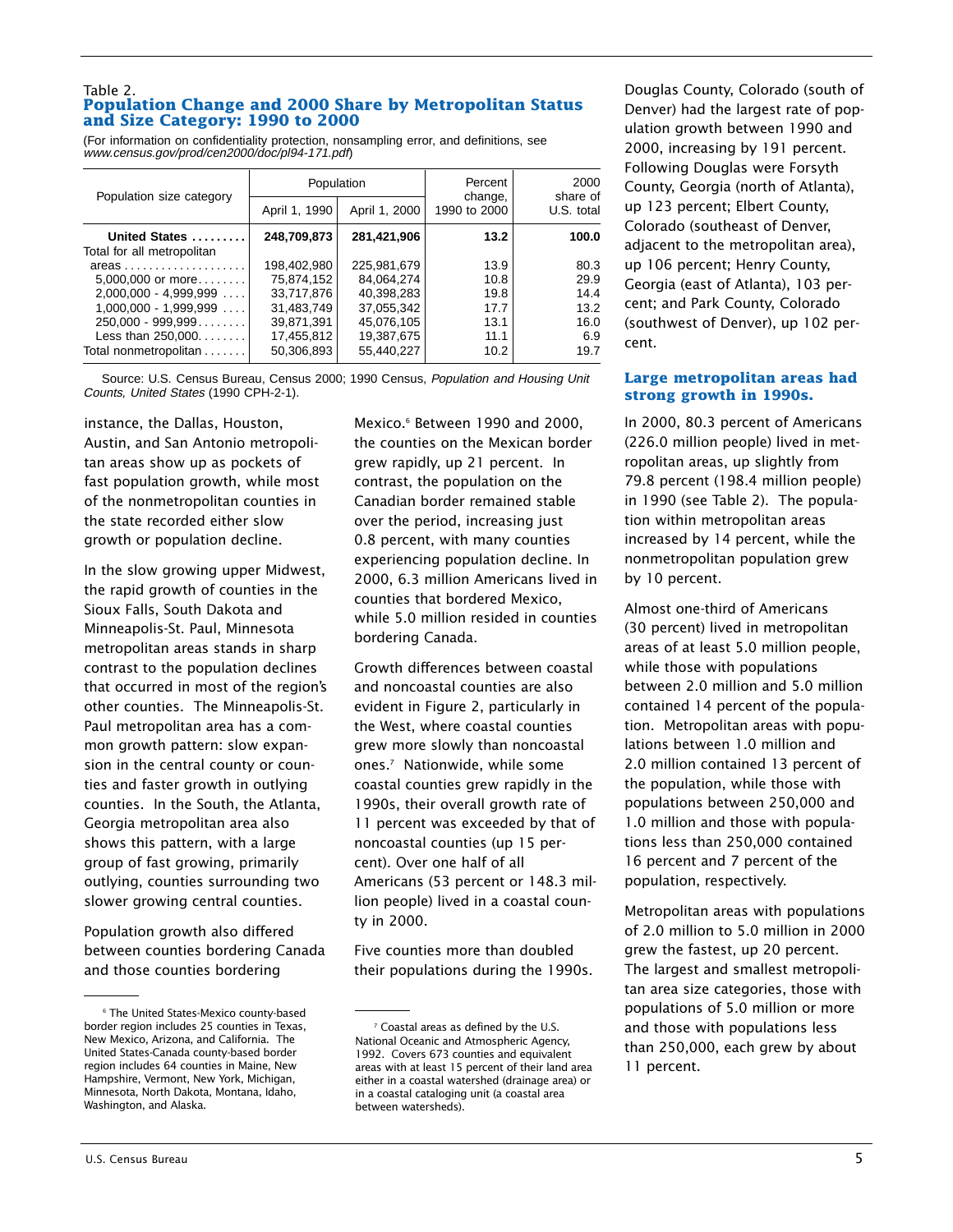As shown in Table 3, New York was the most populous metropolitan area, surpassing the 20 million mark with a population of 21.2 million (7.5 percent of the total population). The Los Angeles metropolitan area was the second largest, with a population of 16.4 million (5.8 percent of the total). The third most populous was Chicago, with 9.2 million people and 3.3 percent of the population. The Washington, DC and San Francisco metropolitan areas ranked fourth and fifth – with 7.6 million and 7.0 million people, respectively. Philadelphia ranked sixth, with 6.2 million people. The seventh, eighth, and ninth largest metropolitan areas — Boston, Detroit, and Dallas — each had populations of between 5 million and 6 million. All of the metropolitan areas with populations of at least 5.0 million grew over the period, ranging from 29 percent for the Dallas metropolitan area to 5 percent for Philadelphia.

Between 1990 and 2000, Las Vegas, Nevada-Arizona was the fastest growing metropolitan area (83 percent), as shown in Table 4, followed by Naples, Florida, with a growth rate of 65 percent, and by seven other areas with growth rates between 44 percent and 50 percent: Yuma, Arizona; McAllen, Texas; Austin, Texas; Fayetteville, Arkansas; Boise City, Idaho; Phoenix, Arizona; and Laredo, Texas. The tenth fastest growing area, Provo, Utah, grew by almost 40 percent. Of the ten fastest growing metropolitan areas in 2000, one had a population

#### Table 3. **Population Change and 2000 Share for the Largest Metropolitan Areas: 1990 to 2000**

(For information on confidentiality protection, nonsampling error, and definitions, see www.census.gov/prod/cen2000/doc/pl94-171.pdf)

|                                                                                           | Population       |                  | Percent<br>change, | 2000                   |
|-------------------------------------------------------------------------------------------|------------------|------------------|--------------------|------------------------|
| Metropolitan area                                                                         | April 1,<br>1990 | April 1,<br>2000 | 1990 to<br>2000    | share of<br>U.S. total |
| Total for metropolitan areas of<br>5,000,000 or more<br>New York-Northern New Jersey-Long | 75,874,152       | 84,064,274       | 10.8               | 29.9                   |
| Island, NY-NJ-CT-PA                                                                       | 19.549.649       | 21.199.865       | 8.4                | 7.5                    |
| Los Angeles-Riverside-Orange County,                                                      |                  |                  |                    |                        |
|                                                                                           | 14,531,529       | 16,373,645       | 12.7               | 5.8                    |
| Chicago-Gary-Kenosha, IL-IN-WI                                                            | 8.239.820        | 9.157.540        | 11.1               | 3.3                    |
| Washington-Baltimore, DC-MD-VA-WV.                                                        | 6,727,050        | 7,608,070        | 13.1               | 2.7                    |
| San Francisco-Oakland-San Jose, CA.                                                       | 6.253.311        | 7.039.362        | 12.6               | 2.5                    |
| Philadelphia-Wilmington-Atlantic City,                                                    |                  |                  |                    |                        |
| $PA-NJ-DE-MD$                                                                             | 5,892,937        | 6,188,463        | 5.0                | $2.2^{\circ}$          |
| Boston-Worcester-Lawrence.                                                                |                  |                  |                    |                        |
|                                                                                           | 5,455,403        | 5,819,100        | 6.7                | 2.1                    |
| Detroit-Ann Arbor-Flint, MI                                                               | 5,187,171        | 5,456,428        | 5.2                | 1.9                    |
| Dallas-Fort Worth, TX                                                                     | 4,037,282        | 5,221,801        | 29.3               | 1.9                    |

Source: U.S. Census Bureau, Census 2000; 1990 Census, Population and Housing Unit Counts, United States (1990 CPH-2-1).

#### Table 4. **Population Change for the Ten Fastest Growing Metropolitan Areas: 1990 to 2000**

(For information on confidentiality protection, nonsampling error, and definitions, see www.census.gov/prod/cen2000/doc/pl94-171.pdf)

|                                    | Population       |                  | Change, 1990 to 2000 |         |
|------------------------------------|------------------|------------------|----------------------|---------|
| Metropolitan area                  | April 1,<br>1990 | April 1,<br>2000 | Number               | Percent |
| Las Vegas, NV-AZ                   | 852.737          | 1.563.282        | 710.545              | 83.3    |
| Naples, FL                         | 152.099          | 251.377          | 99.278               | 65.3    |
| Yuma, AZ                           | 106.895          | 160.026          | 53.131               | 49.7    |
| McAllen-Edinburg-Mission, TX       | 383.545          | 569.463          | 185.918              | 48.5    |
| Austin-San Marcos, TX              | 846.227          | 1.249.763        | 403.536              | 47.7    |
| Fayetteville-Springdale-Rogers, AR | 210.908          | 311.121          | 100.213              | 47.5    |
|                                    | 295,851          | 432.345          | 136.494              | 46.1    |
| Phoenix-Mesa, AZ                   | 2.238.480        | 3.251.876        | 1.013.396            | 45.3    |
|                                    | 133.239          | 193.117          | 59.878               | 44.9    |
| Provo-Orem, UT                     | 263.590          | 368.536          | 104.946              | 39.8    |

Source: U.S. Census Bureau, Census 2000; 1990 Census, Population and Housing Unit Counts, United States (1990 CPH-2-1).

between 2.0 million and 5.0 million; two had populations between 1.0 million and 2.0 million, five

contained populations between 250,000 and 1.0 million, and two had populations less than 250,000.